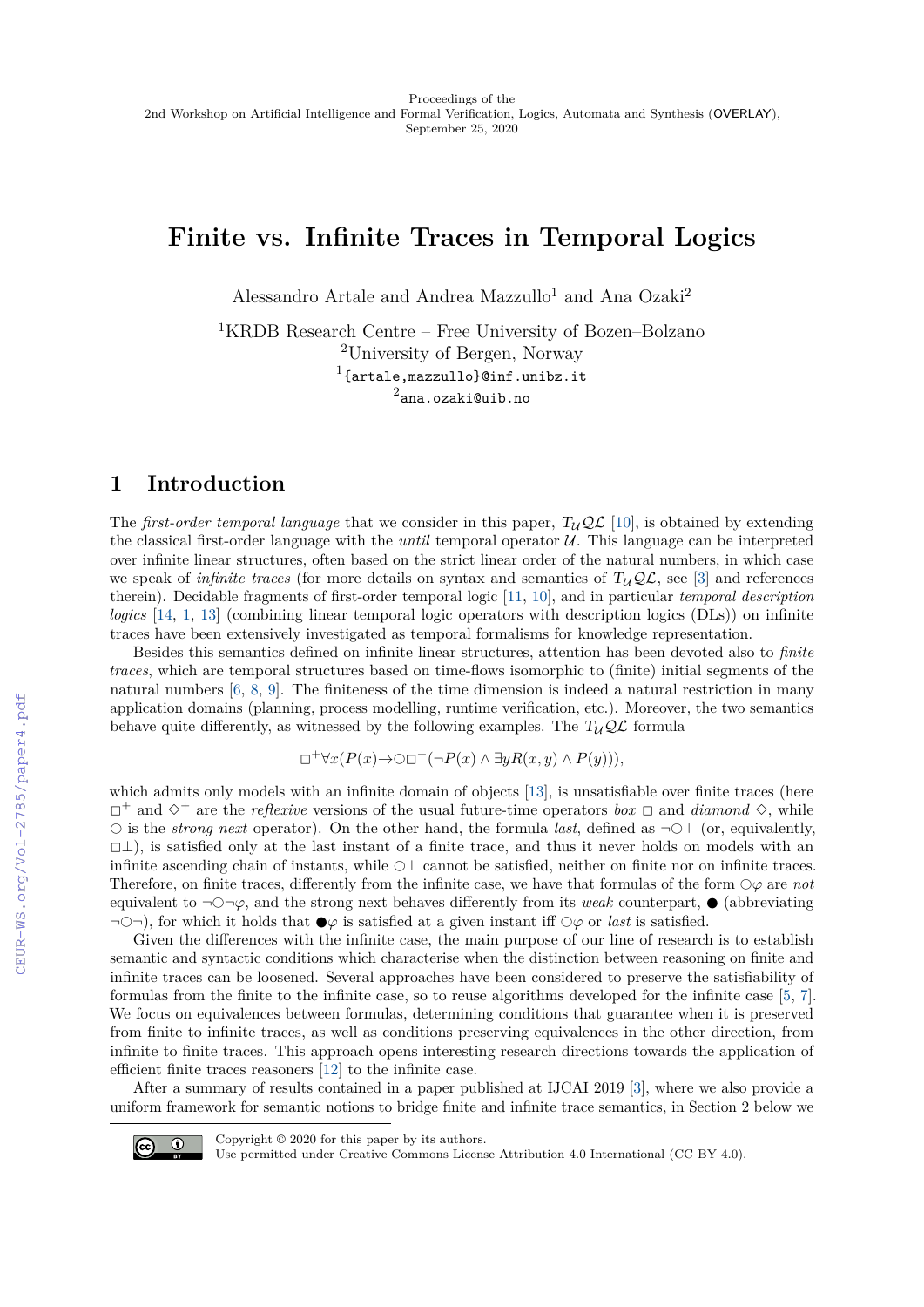present original work on formulas for which satisfiability from finite to infinite traces is preserved. Finally, we report in Section 3 previously obtained [\[2,](#page-4-0) [4,](#page-4-1) [3\]](#page-4-2) complexity results for temporal DLs on finite traces.

#### **2 Finite vs. Infinite Traces**

There are examples of temporal formulas, such as  $\Box \top$ , that are satisfiable both on finite and infinite traces. Others, however, are satisfiable only on finite traces, witness  $\Diamond$ *last*, or only on infinite traces, as  $\Box^+ \circ \top$ . It is then natural to ask under which circumstances we can ensure that satisfiability on finite and infinite traces coincide, so that solvers can limit themselves to the construction of a finite trace and avoid the step of building the lasso of an infinite trace. We are also interested in an analogous question concerning equivalences between formulas. For instance, we have that  $\Diamond \Box (\varphi \lor \psi)$  and  $\Diamond \Box \varphi \lor \Diamond \Box \psi$ , which are not equivalent on infinite traces, are equivalent on finite traces [\[5\]](#page-4-3). Similarly, formulas  $\Box^+\Diamond^+\varphi$  and  $\Diamond^+\Box^+\varphi$ are both equivalent to  $\diamond^+($ *last*  $\wedge \varphi)$  on finite traces [\[8\]](#page-4-4), but are not equivalent on infinite traces. On the other hand, we have that *last* is satisfiable on finite traces, thus ⊥ and *last* turn out to be equivalent only on infinite traces. In the following, we report selected (although slightly rephrased) results from [\[3\]](#page-4-2), where we additionally propose a uniform framework of semantic properties that ensure when formula satisfiability and equivalences between formulas are preserved between the finite and the infinite case. The properties help to understand in which cases the distinction between the two can be harmlessly blurred.

We start by observing that, for first-order formulas (FOL) without temporal operators but interpreted on traces, there is no distinction between reasoning over finite or infinite traces.

**Theorem 1** (Cf. [\[3\]](#page-4-2))**.** *Formulas without temporal operators (FOL) are equivalent (resp., satisfiable) on finite traces if, and only if, they are equivalent (resp., satisfiable) on infinite traces.*

As a further step, we study cases where diamond and box operators (reflexive or not) are allowed and consider the problem of *equivalences* between formulas. We provide classes of formulas whose syntactic structure ensures that being equivalent on finite traces implies being equivalent also on infinite traces, or, vice-versa, formulas for which, given their construction, it is guaranteed that equivalences on infinite traces are preserved for the finite case. In the following, given  $T_{\mathcal{U}}\mathcal{Q}\mathcal{L}$  formulas  $\varphi, \psi$ , we write  $\varphi \equiv_{\tilde{\mathcal{R}}} \psi$ (resp.,  $\varphi \equiv_{\mathfrak{I}} \psi$ ) if  $\varphi$  is equivalent to  $\psi$  on finite (resp., infinite) traces.

Let  $\diamond^+$ *-formulas*  $\varphi, \psi$  be constructed according to the following grammar, where P is a predicate:

$$
\Diamond^+\varphi \mid \varphi \vee \psi \mid \varphi \wedge \psi \mid \exists x \varphi \mid P(\vec{\tau}) \mid \neg P(\vec{\tau}).
$$

Moreover, we call  $\Diamond$ -*formulas* the formulas generated by allowing further  $\Diamond \varphi$  in the grammar rule for <sup>3</sup><sup>+</sup>-formulas, while <sup>3</sup><sup>+</sup>∀*-formulas* are obtained by allowing also <sup>∀</sup>*xϕ* in the grammar rule for <sup>3</sup><sup>+</sup>-formulas. We have the following result for the formulas so constructed.

<span id="page-1-0"></span>**Theorem 2** (Cf. [\[3\]](#page-4-2))**.** *The following holds:*

- *1. for all*  $\diamondsuit^+$ *-formulas*  $\varphi, \psi, \varphi \equiv_{\mathfrak{F}} \psi$  *if and only if*  $\varphi \equiv_{\mathfrak{I}} \psi$ *;*
- *2. for all*  $\diamond^+\forall$ *-formulas*  $\varphi, \psi, \varphi \equiv \neg \psi$  *implies*  $\varphi \equiv \neg \psi$ *;*
- *3. for all*  $\diamond$ -*formulas*  $\varphi, \psi, \varphi \equiv_{\mathfrak{F}} \psi$  *implies*  $\varphi \equiv_{\mathfrak{I}} \psi$ *.*

In [\[3\]](#page-4-2), we provide examples showing that the results of Theorem [2](#page-1-0) are tight, meaning that it is not possible to extend the grammar rule for <sup>3</sup><sup>+</sup>-formulas with <sup>∀</sup>*xϕ*, and we cannot extend the grammar rule for <sup>3</sup><sup>+</sup>∀-formulas with <sup>3</sup>*ϕ*.

We define now the  $\Box^+$ -formulas  $\varphi, \psi$ , constructed according to the rule (with *P* being a predicate):

$$
\Box^+\varphi \mid \varphi \vee \psi \mid \varphi \wedge \psi \mid \forall x \varphi \mid P(\vec{\tau}) \mid \neg P(\vec{\tau}).
$$

The set generated by further allowing  $\Box \varphi$  in the construction of  $\Box^+$ -formulas is the set of  $\Box$ -formulas, and we call <sup>2</sup><sup>+</sup>∃*-formulas* those obtained by allowing <sup>∃</sup>*xϕ* in the grammar rule for <sup>2</sup><sup>+</sup>-formulas.

<span id="page-1-1"></span>**Theorem 3** (Cf. [\[3\]](#page-4-2))**.** *The following holds:*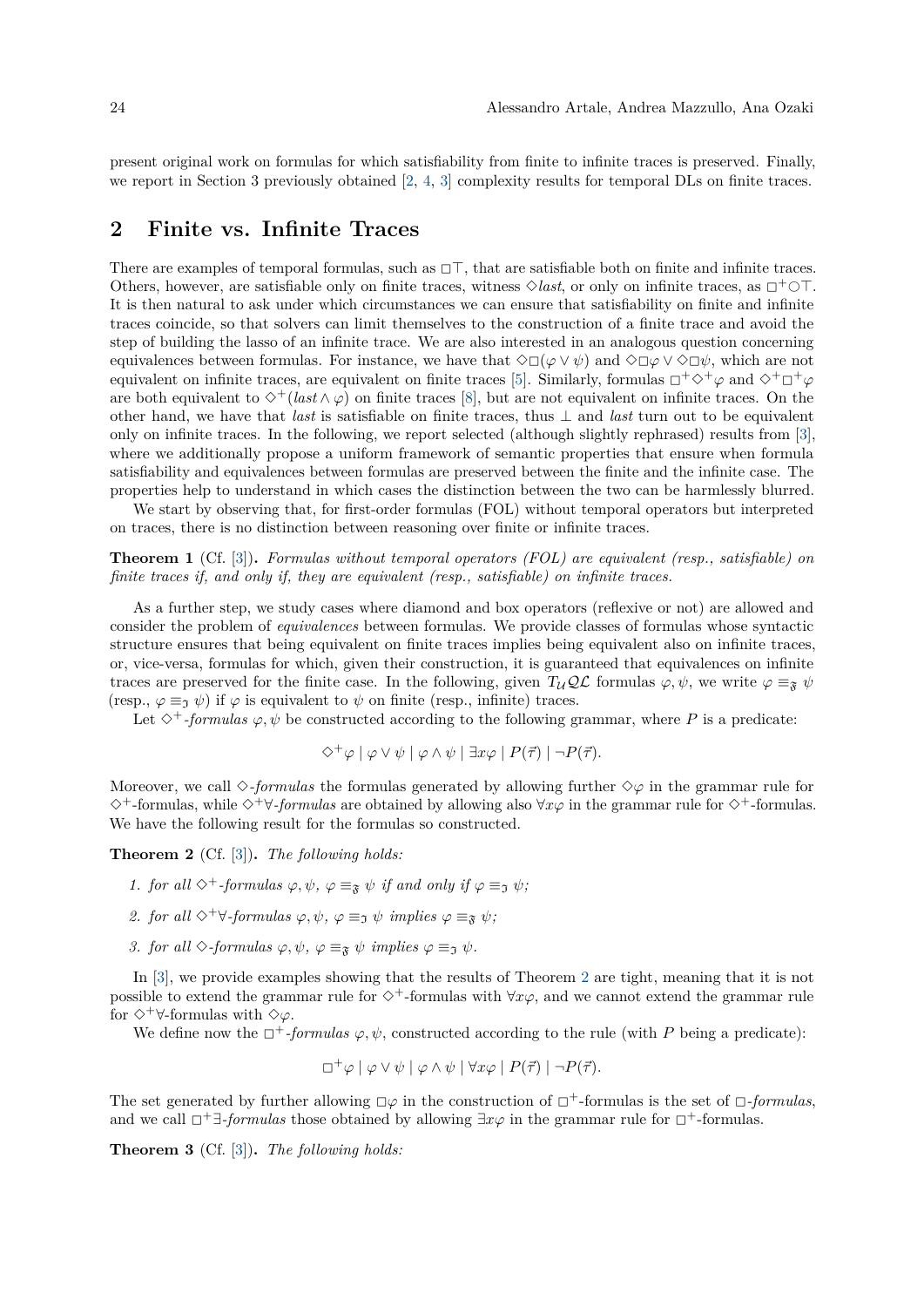- *1. for all*  $\Box^+$ *-formulas*  $\varphi, \psi, \varphi \equiv_{\mathfrak{F}} \psi$  *if and only if*  $\varphi \equiv_{\mathfrak{I}} \psi$ *;*
- *2. for all*  $\Box$ <sup>+</sup> $\exists$ -*formulas*  $\varphi, \psi, \varphi \equiv \neg \psi$  *implies*  $\varphi \equiv \neg \psi$ *;*
- *3. for all*  $\Box$ -*formulas*  $\varphi, \psi, \varphi \equiv_{\mathfrak{F}} \psi$  *implies*  $\varphi \equiv_{\mathfrak{I}} \psi$ *.*

Again, it can be seen in [\[3\]](#page-4-2) that the results of Theorem [3](#page-1-1) are tight, in that we cannot extend the grammar rule for  $\Box^+$ -formulas with  $\exists x\varphi$ , and it is not possible to extend the grammar rule for <sup>2</sup><sup>+</sup>∃-formulas with <sup>2</sup>*ϕ*.

Finally, in the rest of this section (that contains original material), we investigate which fragments of first-order temporal logic have the property that *satisfiability* on finite traces is preserved on infinite traces. As already mentioned, in these cases, reasoners can be more efficient and avoid the steps to construct the lasso that shows that an infinite trace satisfying a given formula exists.

We show that satisfiability from finite to infinite traces is preserved for a class of formulas containing both  $\diamond^+$  and  $\square^+$ . Given a finite trace  $\mathfrak{F} = (\Delta^{\mathfrak{F}},(\mathcal{I}_n)_{n\in[0,l]}),$  we denote by  $\mathfrak{F}^\omega$  the infinite trace that results from extending  $\mathfrak{F}$  with  $(\mathcal{I}_l)^\omega$ —an infinite repetition of the last instant  $\mathcal{I}_l$  of  $\mathfrak{F}$ . We say that  $\varphi$  is  $\mathsf{F}_\omega$  if for all finite traces  $\mathfrak{F}$  and all assignments  $\mathfrak{a}$ , it satisfies:

$$
\mathfrak{F}\models^{\mathfrak{a}}\varphi\Leftrightarrow \mathfrak{F}^{\omega}\models^{\mathfrak{a}}\varphi.
$$

Clearly, for any  $F_\omega$  formula  $\varphi$ , satisfiability is preserved from finite to infinite traces. Syntactically, we have that this property is satisfied by a class of formulas constructed as follows. Let  $\diamond^+\Box^+$ -formulas  $\varphi, \psi$ be constructed according to the following rule (with *P* predicate symbol):

$$
\Diamond^+\varphi \mid \Box^+\varphi \mid \varphi \vee \psi \mid \varphi \wedge \psi \mid \exists x \varphi \mid \forall x \varphi \mid P(\vec{\tau}) \mid \neg P(\vec{\tau}).
$$

The next theorem shows that the language generated by the grammar rule for  $\diamond^+\Box^+$ -formulas contains only formulas whose satisfiability on finite traces implies satisfiability on infinite traces.

**Theorem 4.**  $Anu \diamond^+ \square^+$ *-formula is*  $F_{\omega}$ *.* 

*Proof.* Our theorem is a consequence of the following claims, where we write  $\mathfrak{F}^n$  for the suffix of a finite trace  $\mathfrak{F}$  starting from time point *n*.

**Claim 1.** For all finite traces  $\mathfrak{F}$ , all assignments **a**, and all  $\diamond^+\Box^+$ *-formulas*  $\varphi$ , if  $\mathfrak{F} \models^{\mathfrak{a}} \varphi$  then  $\mathfrak{F}^{\omega} \models^{\mathfrak{a}} \varphi$ .

*Proof of Claim 1.* We show that  $\mathfrak{F} \models^{\mathfrak{a}} \varphi$  implies  $\mathfrak{F}^{\omega} \models^{\mathfrak{a}} \varphi$ . The proof is by induction. For the base case, it is straightforward to see that the statement holds for all formulas of the form  $P(\vec{\tau})$  and  $\neg P(\vec{\tau})$ , with *P* predicate symbol. Assume now that the claim holds for  $\varphi$  and there is a finite trace  $\mathfrak{F}$  and an assignment **a** such that  $\mathfrak{F} \models \varphi'$ . We argue that  $\mathfrak{F}^{\omega} \models^{\mathfrak{a}} \varphi'$ , where  $\varphi'$  is as follows.

- For  $\varphi' = \Diamond^+ \varphi$ : by assumption  $\mathfrak{F} \models^{\mathfrak{a}} \Diamond^+ \varphi$ . This means that there is  $n \in [0, l]$  such that  $\mathfrak{F}, n \models^{\mathfrak{a}} \varphi$ . In other words,  $\mathfrak{F}^n \models^{\mathfrak{a}} \varphi$ . By the inductive hypothesis, if  $\mathfrak{F}^n \models^{\mathfrak{a}} \varphi$  then  $(\mathfrak{F}^n)^\omega \models^{\mathfrak{a}} \varphi$ . So  $\mathfrak{F}^\omega \models^{\mathfrak{a}} \Diamond^+ \varphi$ .
- For  $\varphi' = \Box^+ \varphi$ : by assumption  $\mathfrak{F} \models^{\mathfrak{a}} \Box^+ \varphi$ . This means that for all  $n \in [0, l]$  we have that  $\mathfrak{F}, n \models^{\mathfrak{a}} \varphi$ . In other words,  $\mathfrak{F}^n \models^{\mathfrak{a}} \varphi$  for all  $n \in [0, l]$ . By the inductive hypothesis, for all such *n*, if  $\mathfrak{F}^n \models^{\mathfrak{a}} \varphi$ then  $(\mathfrak{F}^n)^\omega \models^{\mathfrak{a}} \varphi$ . So  $\mathfrak{F}^\omega \models^{\mathfrak{a}} \Box^+ \varphi$ .
- For  $\varphi' = \exists x \varphi$ : by assumption  $\mathfrak{F} \models^{\mathfrak{a}} \exists x \varphi$ . This means that there is  $d \in \Delta$  such that  $\mathfrak{F} \models^{\mathfrak{a}[x \mapsto d]} \varphi$ . By the inductive hypothesis,  $\mathfrak{F}^{\omega} \models^{a[x \mapsto d]} \varphi$ . Then, by the semantics of  $\exists$ ,  $\mathfrak{F}^{\omega} \models^{a} \exists x \varphi$ .
- For  $\varphi' = \forall x \varphi$ : by assumption  $\mathfrak{F} \models^{\mathfrak{a}} \forall x \varphi$ . This means that for all  $d \in \Delta$  we have that  $\mathfrak{F} \models^{\mathfrak{a}[x \mapsto d]} \varphi$ . By the inductive hypothesis,  $\mathfrak{F}^{\omega} \models^{\mathfrak{a}[x \mapsto d]} \varphi$  for all  $d \in \Delta$ . Then, by the semantics of  $\forall$ ,  $\mathfrak{F}^{\omega} \models^{\mathfrak{a}} \forall x \varphi$ .
- The remaining cases can be proved by a straightforward application of the inductive hypothesis.

**Claim 2.** For all finite traces  $\mathfrak{F}$ , all assignments **a**, and all  $\diamond^+\Box^+$ *-formulas*  $\varphi$ , if  $\mathfrak{F}^\omega \models^{\mathfrak{a}} \varphi$  then  $\mathfrak{F} \models^{\mathfrak{a}} \varphi$ .

*Proof of Claim 2.* We show that  $\mathfrak{F}^{\omega} \models^{\mathfrak{a}} \varphi$  implies  $\mathfrak{F} \models^{\mathfrak{a}} \varphi$ . The proof is by induction. For the base case, it is again easy to check that the statement holds for all formulas of the form  $P(\vec{\tau})$  and  $\neg P(\vec{\tau})$ , with *P* predicate symbol. Assume that the claim holds for  $\varphi$  and there is a finite trace  $\mathfrak{F}$  and an assignment  $\mathfrak{a}$ such that  $\mathfrak{F}^{\omega} \models \varphi'$ . We argue that  $\mathfrak{F} \models^{\mathfrak{a}} \varphi'$ , where  $\varphi'$  is as follows.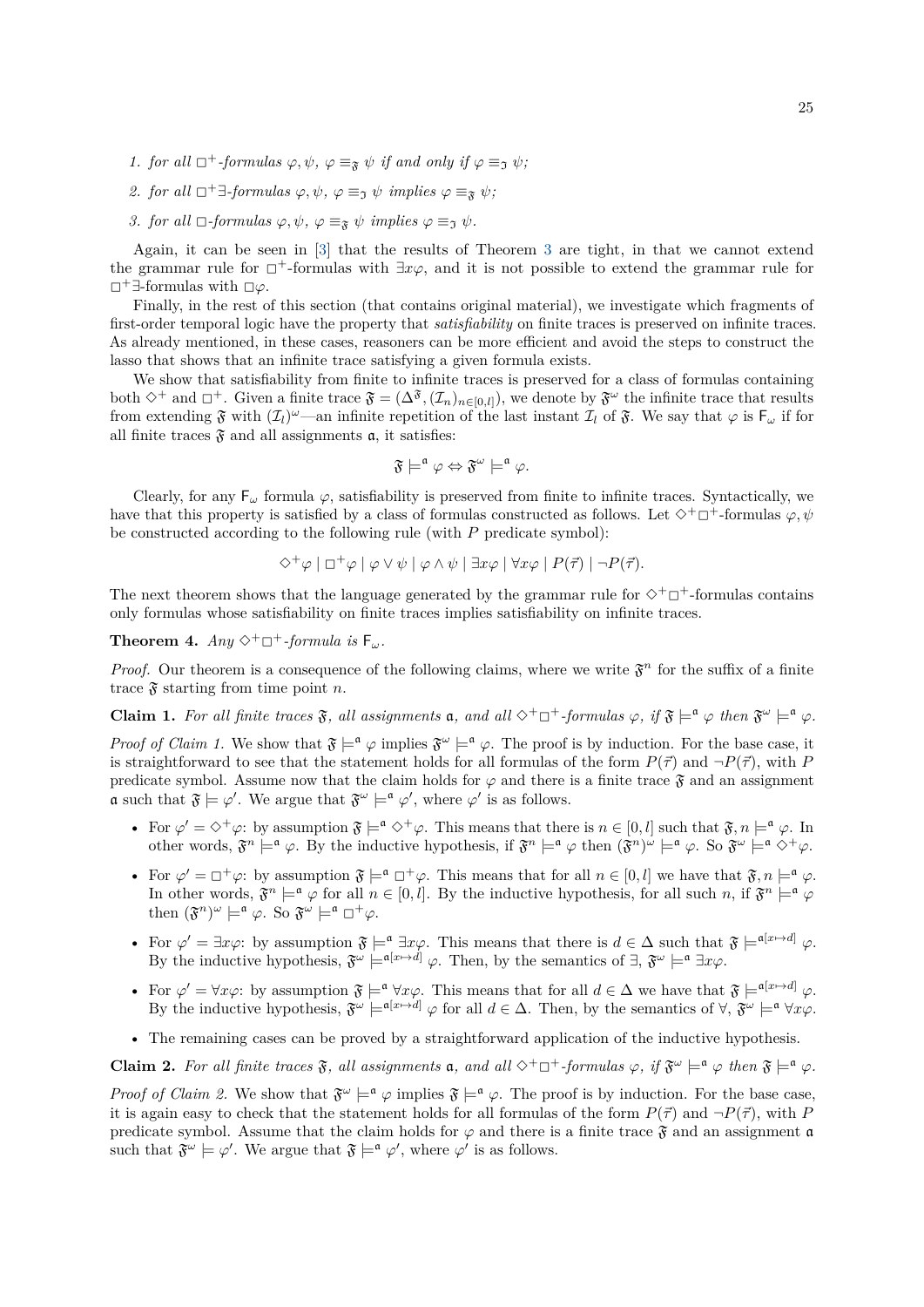- For  $\varphi' = \Diamond^+ \varphi$ : by assumption  $\mathfrak{F}^\omega \models^{\mathfrak{a}} \Diamond^+ \varphi$ . This means that there is  $n \in [0, \infty)$  such that  $\mathfrak{F}^{\omega}, n \models^{\mathfrak{a}} \varphi$ . In other words,  $\mathfrak{F}^{\omega,n} \models^{\mathfrak{a}} \varphi$ , where  $\mathfrak{F}^{\omega,n}$  is the suffix of  $\mathfrak{F}^{\omega}$  starting from time point *n*. If  $n \geq l$  (the last time point of  $\mathfrak{F}$ ) then, by definition of  $\mathfrak{F}^{\omega}$ , since  $\mathfrak{F}^{\omega,n} = \mathfrak{F}^{\omega,l}$ , we have that  $\mathfrak{F}^{\omega,l} \models^{\mathfrak{a}} \varphi$ . Let  $\mathfrak{F}^l$  be the finite trace with only the last time point of  $\mathfrak{F}$ . As  $\mathfrak{F}^{\omega,l} = (\mathfrak{F}^l)^{\omega}$ , we have that  $(\mathfrak{F}^l)^{\omega} \models^{\mathfrak{a}} \varphi$ . By the inductive hypothesis,  $\mathfrak{F}^l \models^{\mathfrak{a}} \varphi$ . So  $\mathfrak{F} \models^{\mathfrak{a}} \Diamond^+ \varphi$ . If  $n < l$  then, by the inductive hypothesis,  $\mathfrak{F}^n \models \varphi$ , where  $\mathfrak{F}^n$  is the suffix of  $\mathfrak{F}$  starting from time point *n*. So  $\mathfrak{F} \models^{\mathfrak{a}} \Diamond^+ \varphi$ .
- For  $\varphi' = \Box^{\dagger} \varphi$ : by assumption  $\mathfrak{F}^{\omega} \models^{\mathfrak{a}} \Box^{\dagger} \varphi$ . This means that for all  $n \in [0, \infty)$  we have that  $\mathfrak{F}^{\omega}, n \models^{\mathfrak{a}} \varphi$ . In other words,  $\mathfrak{F}^{\omega,n} \models^{\mathfrak{a}} \varphi$  for all  $n \in [0, \infty)$ , wh time point *n*. For all  $n \in [0, l]$  (recall that *l* is the last time point of  $\mathfrak{F}$ ), we have that  $\mathfrak{F}^{\omega,n} = (\mathfrak{F}^n)^{\omega}$ and so,  $(\mathfrak{F}^n)^\omega \models^{\mathfrak{a}} \varphi$ . By applying the inductive hypothesis on all  $n \in [0, l]$ , we conclude that  $\mathfrak{F}^n \models^{\mathfrak{a}} \varphi$ for all such *n*. In other words,  $\mathfrak{F}, n \models^{\mathfrak{a}} \varphi$  for all  $n \in [0, l]$ . This means that  $\mathfrak{F} \models^{\mathfrak{a}} \Box^+ \varphi$ .
- The remaining cases can be proved by a straightforward application of the inductive hypothesis.  $\Box$

# **3 Complexity Results**

We briefly mention here the complexity results recently obtained for different fragments of  $T_uQ\mathcal{L}$  [\[2,](#page-4-0) [4\]](#page-4-1). In [\[2\]](#page-4-0), we consider the fragment with a single free variable, unary and binary predicates, and temporal operators applied just to unary predicates (contained in the so-called *monodic* fragment [\[10\]](#page-4-5)), in particular the description logic (DL)  $T_{\mathcal{U}}\mathcal{ALC}$ —the temporal extension of the DL  $\mathcal{ALC}$  with the until temporal operator on concepts. A  $T_{\mathcal{U}}\mathcal{ALC}$  *concept* is an expression of the form:

$$
C, D ::= A \mid \neg C \mid C \sqcap D \mid \exists R.C \mid C \cup D,
$$

where *A* is a concept name (unary predicate) and *R* is a role name (binary predicate). A  $T_u$  *ALC axiom* is either a *concept inclusion (CI)* of the form  $C \sqsubseteq D$ , or an *assertion* of the form  $A(a)$  or  $R(a, b)$ . Formulas in  $T_{\mathcal{U}}\mathcal{ALC}$  have the form:  $\varphi, \psi ::= \alpha \mid \neg \varphi \mid \varphi \wedge \psi \mid \varphi \mathcal{U} \psi$ , where  $\alpha$  is a  $T_{\mathcal{U}}\mathcal{ALC}$  axiom. We studied the complexity of checking satisfiability of formulas in:  $T_{\mathcal{U}}\mathcal{ALC}$  interpreted over finite traces;  $T_{\mathcal{U}}\mathcal{ALC}$ interpreted over *k*-bounded traces, i.e., finite traces with at most *k* (given in binary) instants; and in  $T_{\mathcal{U}}(\mathbf{g})\mathcal{ALC}$ , the restriction of  $T_{\mathcal{U}}\mathcal{ALC}$  *to global CIs* (*GCIs*), i.e., with formulas only of the form  $\Box^+(\mathcal{T}) \wedge \phi$ , where  $\tau$  is a conjunction of CIs (now true at all time points) and  $\phi$  does not contain CIs, interpreted over *k*-bounded traces. We obtained the following.

**Theorem 5** (Cf. [\[2\]](#page-4-0)). *Formula satisfiability in*  $T<sub>U</sub>$  *ALC on finite traces is* EXPSPACE-complete, while it *reduces to* NEXPTIME-complete in  $T_{\mathcal{U}}\mathcal{ALC}$  on *k*-bounded traces, and to EXPTIME-complete in  $T_{\mathcal{U}}(g)\mathcal{ALC}$ *on k-bounded traces.*

In [\[4\]](#page-4-1), we consider temporal extensions of *DL-Lite*, i.e., the logic  $T_{\mathcal{U}}DL\text{-}Lite_{bool}^{\mathcal{N}}$  with roles and concepts so defined:

$$
R ::= L | L^- | G | G^-, \qquad \qquad C ::= \perp | A | \geq qR | \neg C | C_1 \sqcap C_2 | C_1 U C_2
$$

where now roles can be either *local* (*L*, varying in time) or *global* (*G*, not varying in time), and can have *inverses*  $(L^-, G^-)$ . Formulas are as before, with either CIs or GCIs. We consider various FO fragments (*core, krom, horn*) and the case where just  $\Box$ ,  $\Diamond$  are in front of concepts. We obtain the following.

**Theorem 6** (Cf. [\[4\]](#page-4-1)).  $T_U DL\text{-}Lite_{bool}^N$  *and*  $T_D DL\text{-}Lite_{born}^N$  *formula satisfiability on finite traces is*  $\text{EXPSPACE-complete.}$  Allowing only  $\overline{GCls}$ ,  $T_u(\overline{g})DL\text{-}Lite_{bool}^{\mathcal{N}}$ ,  $T_u(g)DL\text{-}Lite_{core}^{\mathcal{N}}$ ,  $T_{\Box}\bigcirc(g)DL\text{-}Lite_{bool}^{\mathcal{N}}$  and  $T_{\Box\bigcirc}(g)DL\text{-}Lie^{\bar{\mathcal{N}}}_{horn}$  on finite traces are PSPACE-complete.

For traces with at most *k* time points, given in binary as part of the input, the following holds.

**Theorem 7** (Cf. [\[4\]](#page-4-1)).  $T_{\mathcal{U}}$ DL-Lite $_{bool}^{\mathcal{N}}$  and  $T_{\mathcal{U}}$ DL-Lite $_{horn}^{\mathcal{N}}$  formula satisfiability on *k*-bounded traces are  $NEXPTIME-complete.$  Allowing only  $GCIs$ ,  $T_{\mathcal{U}}(g)DL-Lite_{core}^{\mathcal{N}}$  and  $T_{\mathcal{U}}(g)DL-Lite_{bool}^{\mathcal{N}}$  on *k*-bounded traces *are* PSpace*-complete.*